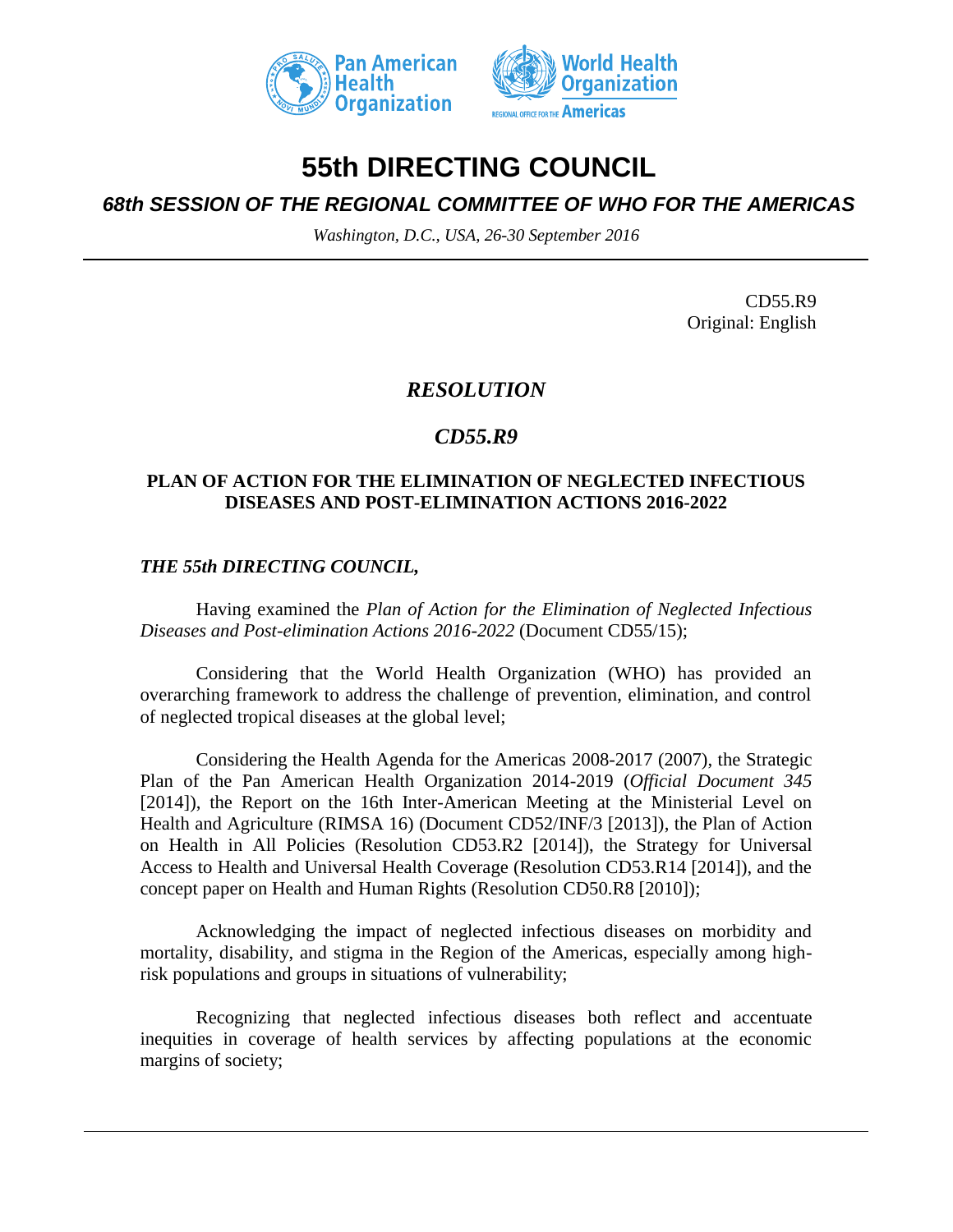Acknowledging that measures of prevention and treatment of neglected infectious diseases implemented in childhood and among women of childbearing age in the Region may protect these vulnerable groups from acute and chronic illness and premature death and reduce the risk of disability and stigma;

Acknowledging that some neglected infectious diseases are also a risk for the periurban, rural, and agricultural workforce in the Region and impair the economic development of the individuals, families, and communities at risk;

Acknowledging that in the Region there is evidence of the elimination and interruption of transmission of several priority neglected infectious diseases and the elimination as a public health problem of other neglected infectious diseases;

Acknowledging that some countries that have eliminated neglected infectious diseases have implemented monitoring/surveillance measures for the post-elimination phase to prevent reintroduction or recrudescence and to consolidate sustainability;

Considering that prevention, elimination, expanded control, and post-elimination monitoring/surveillance of neglected infectious diseases in the Region are possible in each country and territory in the foreseeable future,

#### *RESOLVES:*

1. To approve the *Plan of Action for the Elimination of Neglected Infectious Diseases and Post-elimination Actions 2016-2022* (Document CD55/15).

2. To urge all Member States, taking into account their epidemiological situation, national context, and priorities, to:

- a) prioritize neglected infectious diseases and their elimination as an important public health priority, promoting an integrated comprehensive response based on PAHO/WHO recommendations and establishing specific targets to face the challenges entailed by these diseases with the goal of eliminating as many as possible by 2022 or earlier;
- b) foster interprogrammatic alliances, initiatives, synergies, and activities within and outside of the health system, engaging all relevant partners and stakeholders, including civil society, in the work of prevention, elimination, control, and postelimination surveillance of neglected infectious diseases;
- c) promote mechanisms in each country to ensure the professionalization and stability of technical personnel and the political continuity of programmatic strategies;
- d) establish specific strategies for integrated surveillance and management of vectors of neglected infectious diseases and for strengthening the prevention of select neglected zoonoses through a veterinary public health/One Health approach,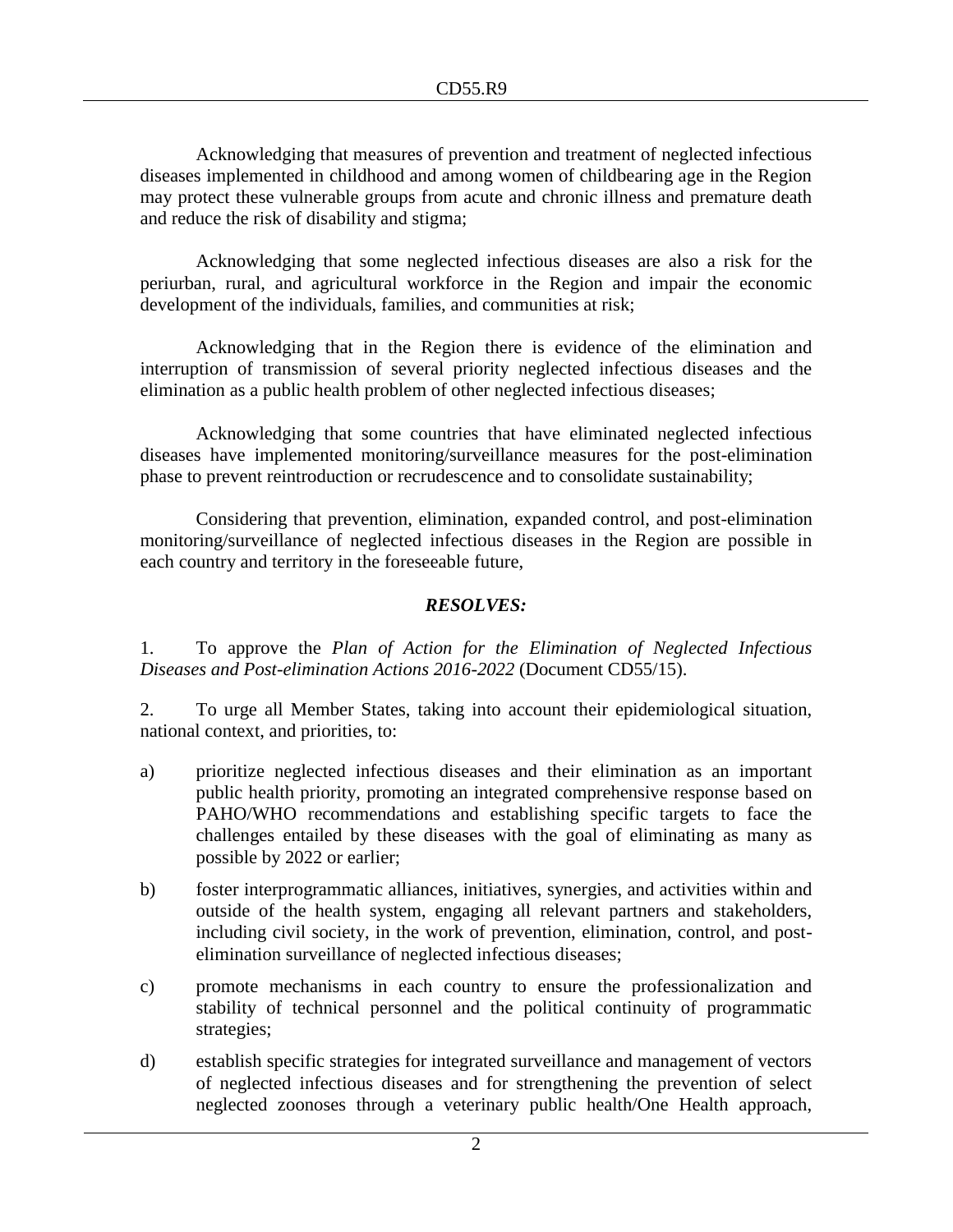including collaboration with animal health and production areas, and outreach and educational interventions for neglected key populations and groups living in vulnerable conditions, with involvement of affected communities and key stakeholders;

- e) support promotion of treatment, rehabilitation, and related support services through an approach focused on integrated morbidity management and disability prevention for individuals and families afflicted by those neglected infectious diseases that cause disability and generate stigma;
- f) support the development of health-related policies, regulations, norms, and capacities at the country level for surveillance, screening, diagnosis, care, and treatment of neglected infectious diseases both within and outside of health care settings (according to evidence-based normative guidance developed by PAHO and WHO), and ensure their implementation, monitoring, and periodic evaluation;
- g) promote inter-country collaboration and coordination in the monitoring of progress towards elimination goals and monitoring/surveillance in the postelimination phase;
- h) ensure inclusion of medicines, diagnostics, and equipment related to neglected infectious disease elimination in national essential medicine lists and formularies; negotiate expedited importation of medicines with the national regulatory, customs, and taxation authorities, and promote access to them through price negotiation processes and national and regional procurement mechanisms such as PAHO's Regional Revolving Fund for Strategic Public Health Supplies;
- i) strengthen countries' capacity to generate and disseminate timely and quality strategic information (and mapping) on neglected infectious diseases, disaggregated by age, gender, and ethnic group;
- j) support the development of integrated strategies for provision of safe water, basic sanitation and hygiene, improved housing conditions, health promotion and education, vector control, and veterinary public health based on intersectoral approaches, taking into account and addressing the social determinants of health, for elimination of neglected infectious diseases; and assume a leadership role to champion such strategies at the highest level of authority;
- k) eliminate gender, geographical, economic, sociocultural, legal, and organizational barriers that prevent universal equitable access to comprehensive health services for those affected by neglected infectious diseases, following the PAHO Strategy for Universal Access to Health and Universal Health Coverage.